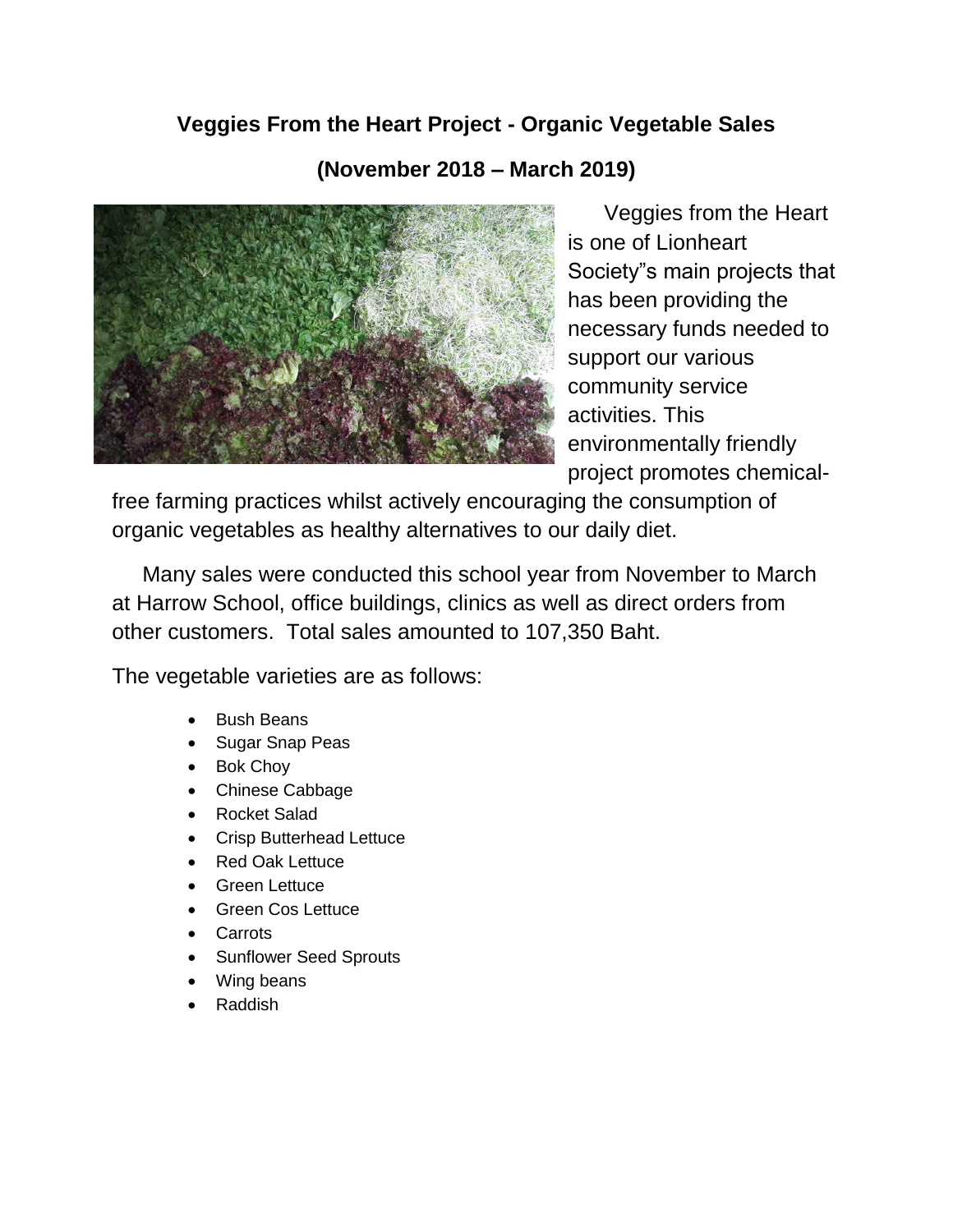Our gratitude goes to everyone who supported this project all throughout this season. The financial returns have been truly rewarding and we are looking forward to our next successful sales this coming November 2019.

| Sales for Academic Year 2018/2019    | 107,350 Baht |
|--------------------------------------|--------------|
| Remaining amount from previous year  | 187,840 Baht |
| Donation from LHS members            | 30,000 Baht  |
| Donations from other various sources | 40,000 Baht  |

TOTAL 365,190 Baht Various expenses for Academic Year 2018/2019 187,500 Baht

\_\_\_\_\_\_\_\_\_\_\_

\_\_\_\_\_\_\_\_\_\_\_

Amount to be forwarded to Academic Year 2019/2020 **177,680 Baht**

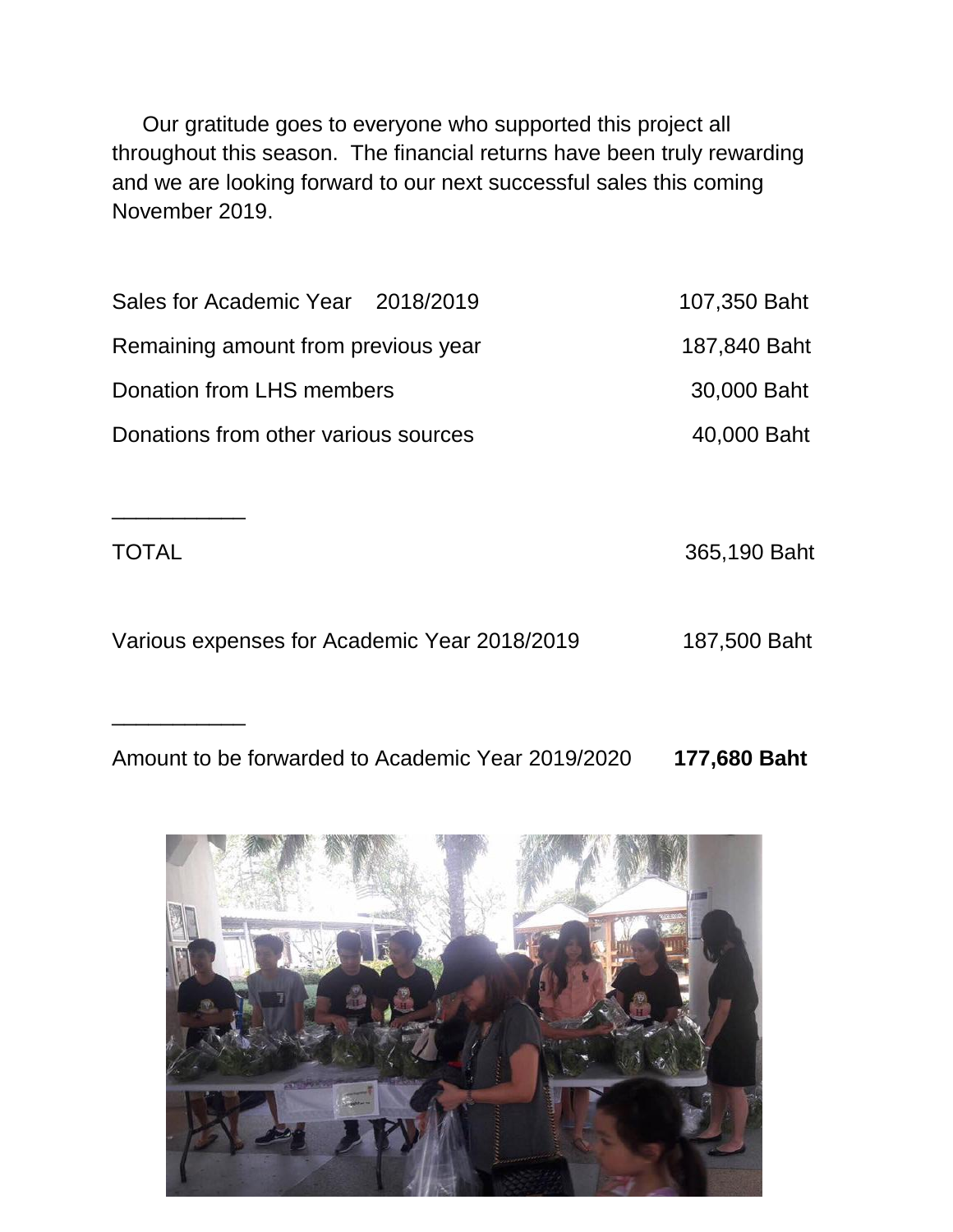## Projects Funded in 2018 – 2019

(Total Amount 187,500 Baht)

| 1. Lion Care                                                                                                |             |
|-------------------------------------------------------------------------------------------------------------|-------------|
| - Scholarship fund for 3 HIV+ve students                                                                    | 20,000 Baht |
| - Leprosy patients day trip                                                                                 | 30,000 Baht |
| 2. Paws for a Cause                                                                                         |             |
| - Scholarship fund for students at Baan Nong Mai<br>Tai School and Baan Nong Kok School                     | 10,000 Baht |
| -Donation of learning materials and sport equipment<br>to Baan Nong Mai Tai School and Baan Nong Kok School | 52,000 Baht |
| -Toys for infants at the Baan Nong Kok School                                                               | 5,000 Baht  |
| - Playground equipment for infants at the Baan Nong Kok<br>school                                           | 20,000 Baht |
| -100 stainless steel plates for the Baan Nong Kok school                                                    | 15,000 Baht |
| -Volleyballs for the Buriram school                                                                         | 5,000 Baht  |
| 3. Donations of rice and canned food to victims of<br>the Laos flood                                        | 8,500 Baht  |
|                                                                                                             |             |

4. Donations of rice to the residents of the Hua Rot Jak 22,000 Baht Tuek Daeng Slum Community and Leprosy patients

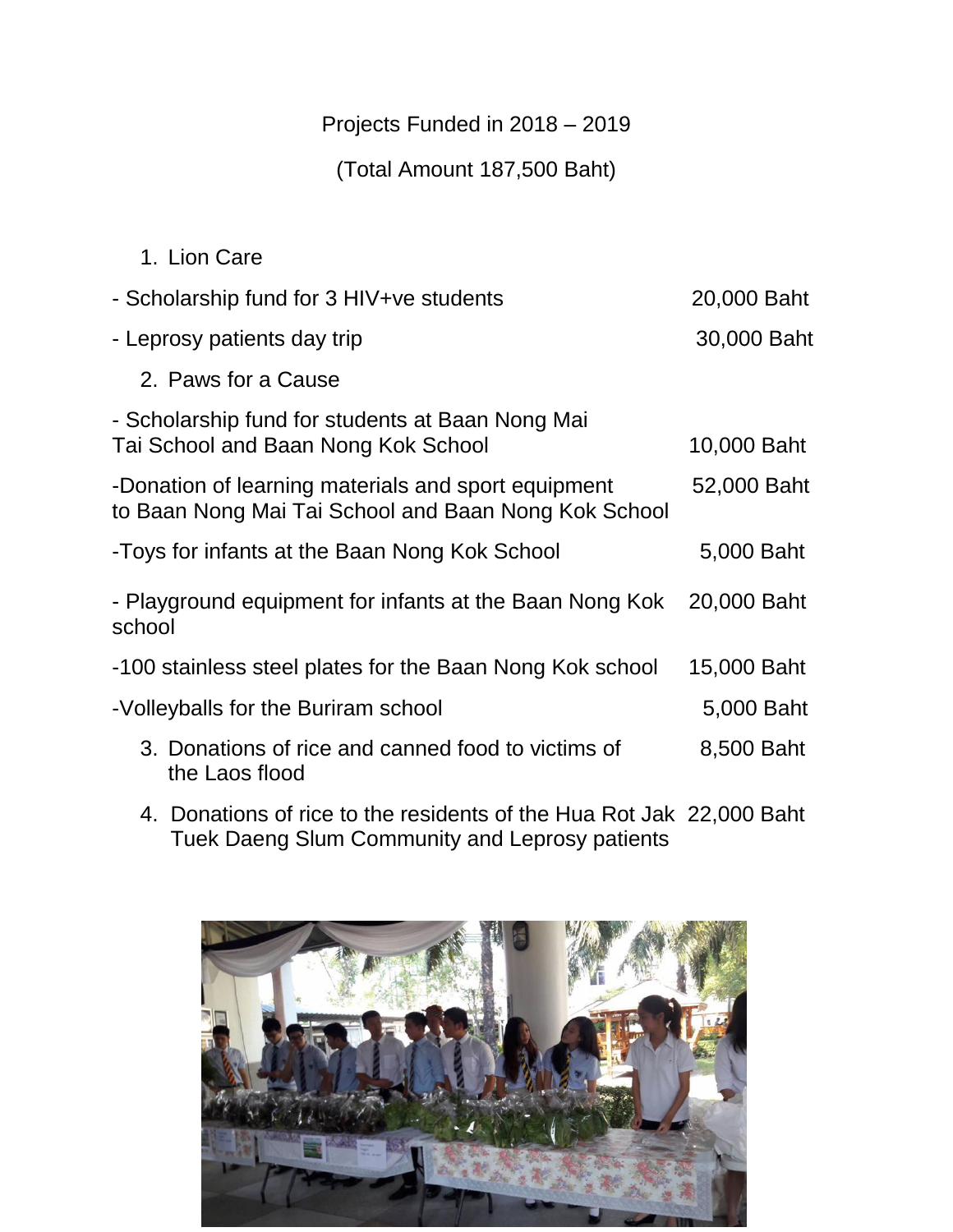Veggies from the Heart remains a significant project of the Lionheart Society and will continue to be an essential source of funding for many of our community service activities.